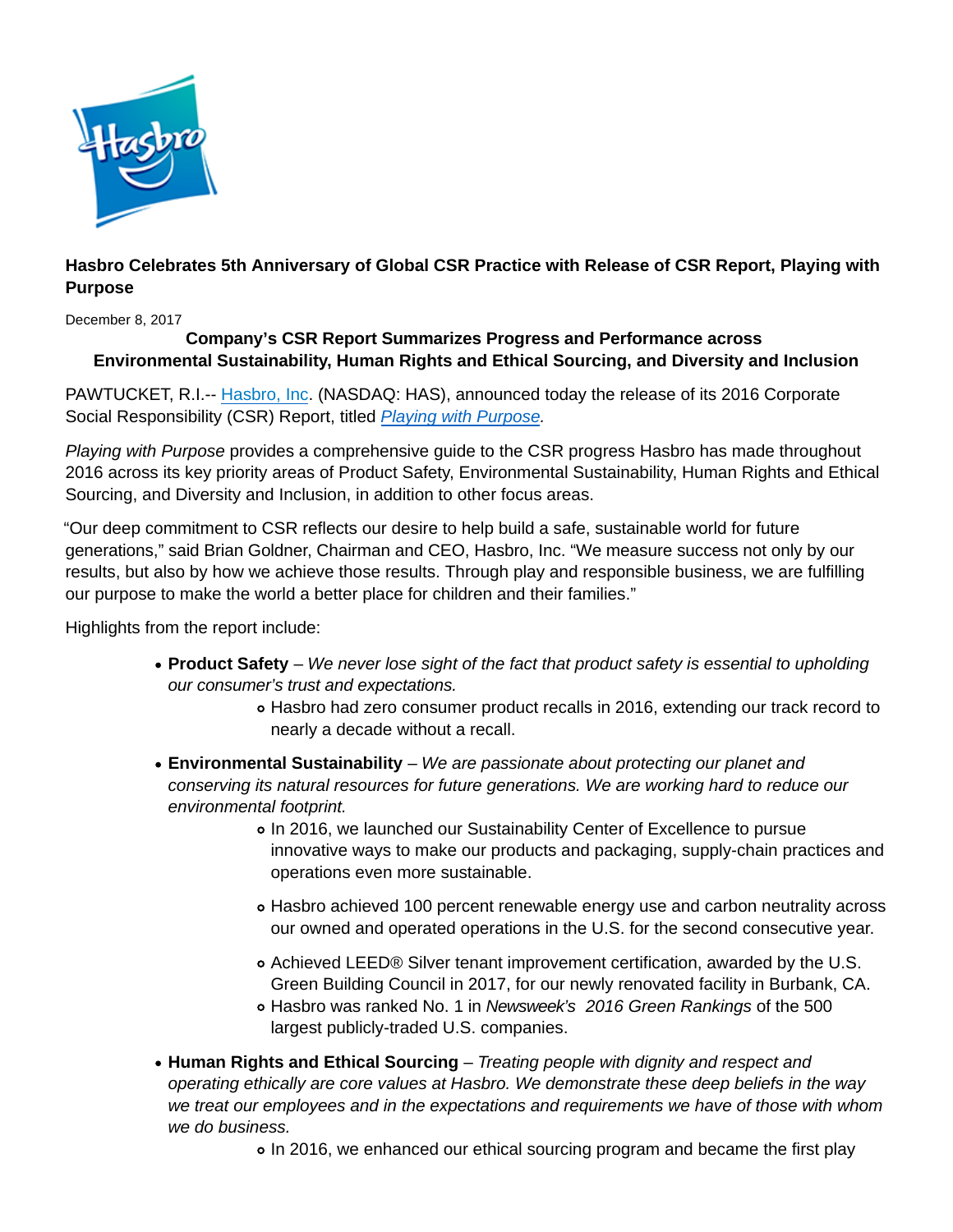and entertainment company to join the Responsible Business Alliance, a leading multi-sector social compliance initiative dedicated to working to improve efficiency and social, ethical and environmental performance in the global supply chain.

- **Diversity and Inclusion** At Hasbro, we believe that supporting all people and promoting inclusion across our business and society makes the world a better place for all. We believe in the power of our brands to do good.
	- In 2016, we added three new directors, including two women, and as of October 2017 we have a total of five female directors (42 percent) on our 12-member board.
	- We ranked among the "Best Places to Work for LGBTQ Equality" by the Human Rights Campaign with a 100 percent score on its Corporate Equality Index.
	- We continue to evolve our marketing to be more inclusive and to reflect the true diversity and differing interests of our consumer base. We are expanding our efforts to include more dual-gender marketing campaigns and products that reflect the modern family.
	- As an example of how our brands are embracing inclusivity, we continue to offer more diversity across our BABY ALIVE doll line, and in 2017, added a switch for new BABY ALIVE speaking dolls which allows them to say "mommy" or "daddy."
- **Philanthropy and Social Impact** We stand up for children, passionately working together to create a universe where every child experiences hope, kindness and joy.
	- Through grantmaking and strategic philanthropic partnerships, product donations and employee volunteering, we made a positive and lasting impact on more than 3.8 million children and families worldwide. Financial and product contributions exceeded \$14 million, and 93 percent of Hasbro employees engaged in volunteer service in 2016.
	- We launched Hasbro's largest philanthropic initiative to date, BE FEARLESS BE KIND, aimed at developing compassion and empathy in children with a call to action to standup, include everyone and make a difference.
	- We were once again named one of the Most Community Minded Companies in America by the Civic 50.

Building on its track record of CSR leadership and performance, Hasbro has charted ambitious goals for the future, including:

- Achieve 100 percent renewable energy use and carbon neutrality globally in 2017.
- Audit 100 percent of our third-party factories annually through Hasbro's ethical sourcing program and partner with vendors for remediation.

And by 2025:

- Reduce waste to landfill at owned/operated facilities by 50 percent, based on a 2015 baseline year.
- Reduce water consumption at owned/operated facilities by 15 percent, based on a 2015 baseline year.
- Reduce energy consumption at owned/operated facilities by 20 percent, based on a 2015 baseline year.
- Reduce greenhouse gas (GHG) emissions at owned/operated facilities by 20 percent, based on a